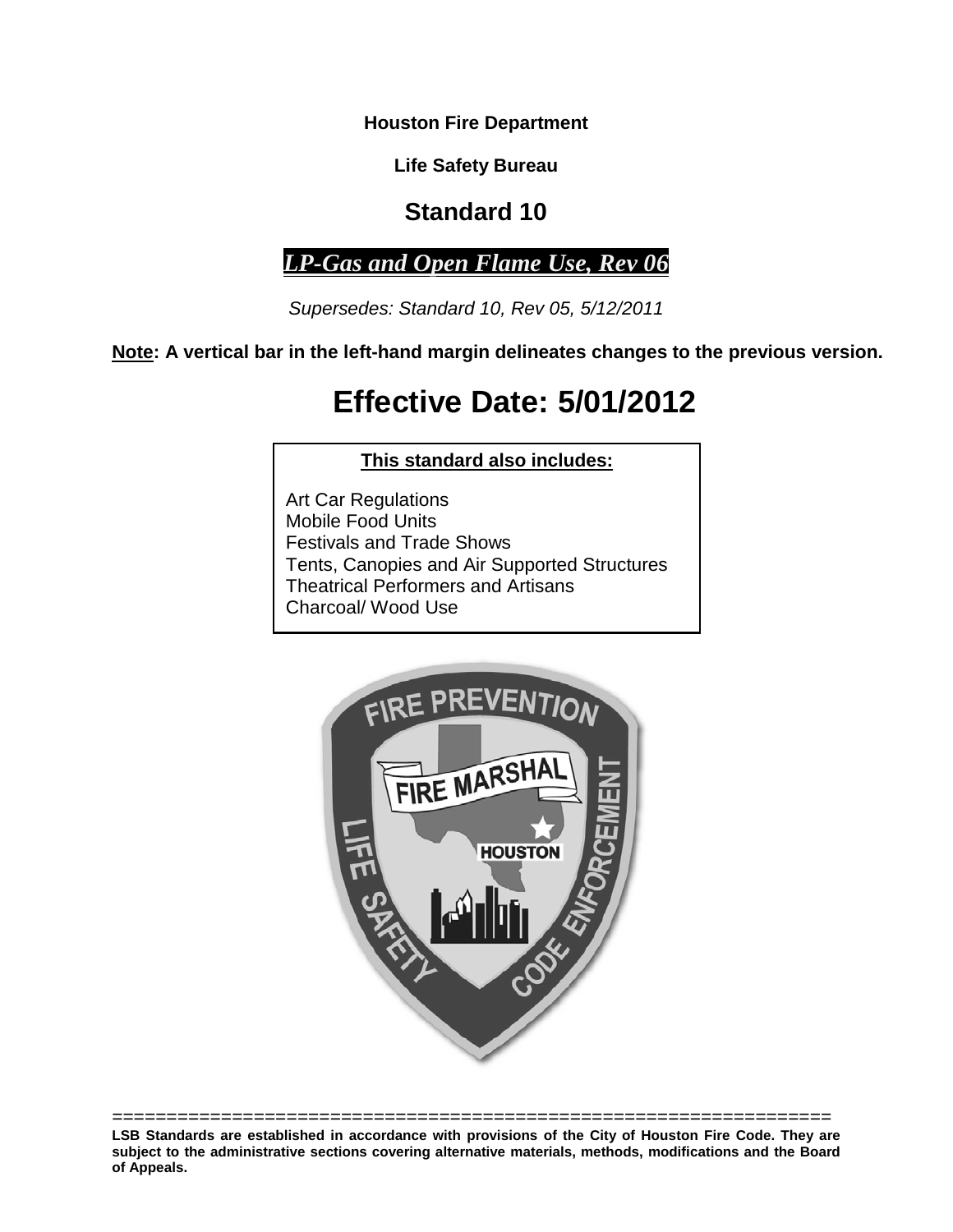# **TABLE OF CONTENTS**

| <b>APPENDIX-A</b> |  |
|-------------------|--|
|                   |  |
|                   |  |
|                   |  |
|                   |  |
|                   |  |
|                   |  |
|                   |  |
|                   |  |
|                   |  |
|                   |  |
|                   |  |
| 10.5.5 Plans      |  |
|                   |  |
|                   |  |
|                   |  |
|                   |  |
|                   |  |
|                   |  |
|                   |  |
|                   |  |
|                   |  |
|                   |  |
|                   |  |

 $=$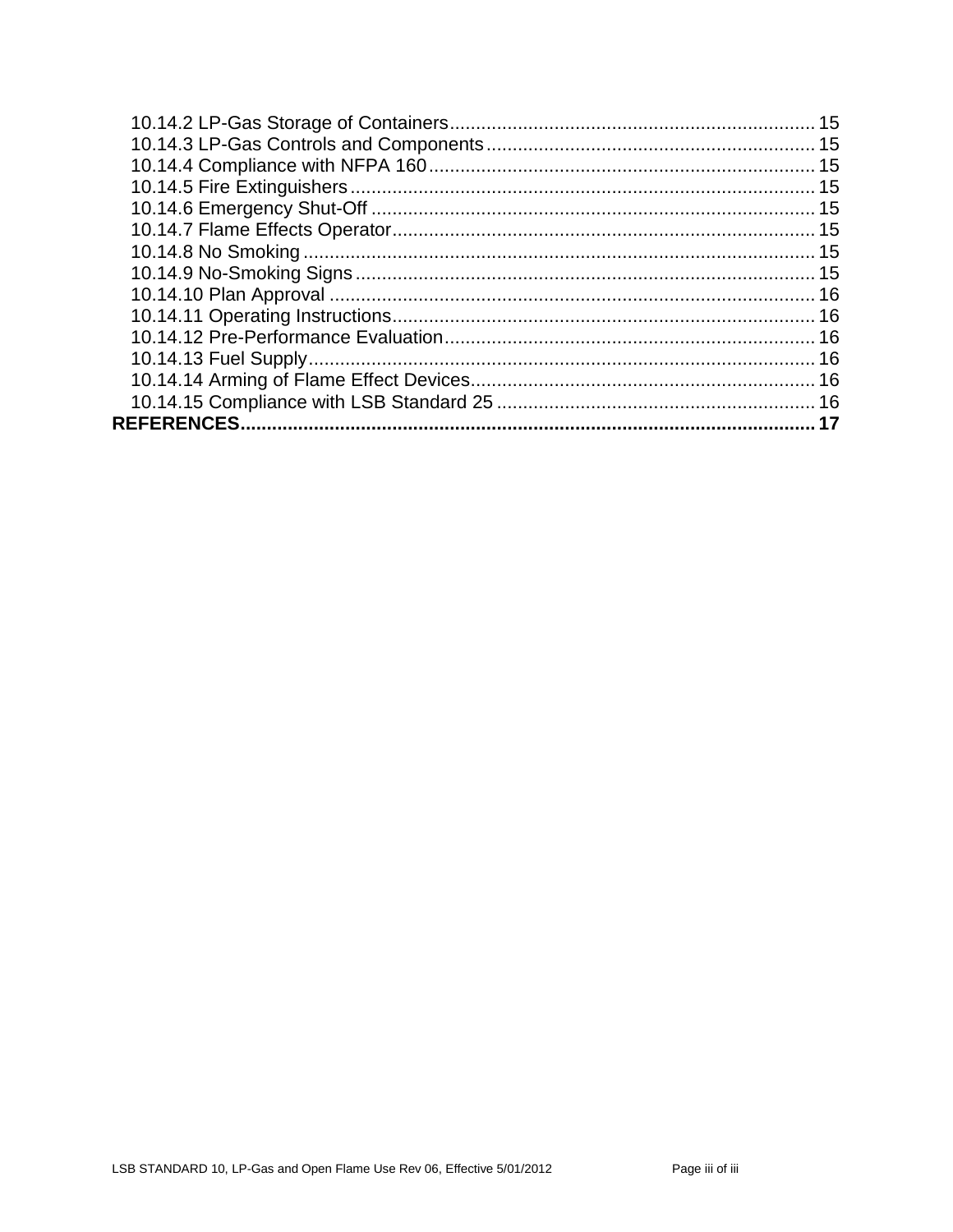#### **LSB STANDARD 10, Rev 06 LP-GAS AND OPEN FLAME USE**

#### <span id="page-4-0"></span>**SECTION 10.1 --- GENERAL**

#### <span id="page-4-1"></span>**10.1.1 Scope**

The provisions of this standard apply to the regulation of festival events, fairs, carnivals, trade shows and exhibitions, theatrical events, and mobile food units operating within the City of Houston, and where required by the *Fire Code* or Fire Marshal. This standard shall pertain to the regulation of LP-gas use at these events and other hazardous operations involving the use of open flames. The requirements given herein are to be considered as MINIMUM.

#### <span id="page-4-2"></span>**10.1.2 Purpose**

This standard is prepared by the Life Safety Bureau (LSB) of the Houston Fire Department for the use and guidance of persons charged with selecting, purchasing, installing, approving, operating, maintaining and enforcing the safe usage of LP-gas equipment or open flame use at events and operations covered within the scope of this standard.

#### <span id="page-4-3"></span>**SECTION 10.2 --- DEFINITIONS**

#### <span id="page-4-4"></span>**10.2.1 Approved**

This standard is contingent upon approval of the Fire Marshal of the City of Houston. Permit applicants and the applicants agents and employees shall carry out the proposed activity in compliance with the *Fire Code* and other laws or regulations applicable thereto, whether specified or not, and in complete accordance with approved plans and specifications. Permits that purport to sanction a violation of the *Fire Code* or any other applicable law or regulation shall be void and approvals of plans and specifications in the issuance of such permits shall likewise be void.

#### <span id="page-4-5"></span>**10.2.2 Standby Personnel**

As provided for within the *Fire Code* and when required by the Fire Marshal in the interest of public safety due to the nature of the operation, activity or event which requires the use of LP-gas for the commercial preparation of food, or open flame devices, one or more Fire Inspectors, who are current members of the LSB of the Houston Fire Department, will be required to be on standby duty at such place during the connection and operation or use of the LP-gas fired appliances or open flame devices.

#### <span id="page-4-6"></span>**10.2.3 District Of Limitations (DOL)**

#### <span id="page-4-7"></span>**10.2.3.1 DOL No. 1 (Downtown – Central Business District)**

Beginning at the intersection of U.S. Highway 59 with Pierce Street; thence northerly along U.S. Highway 59 to the centerline of Buffalo Bayou; thence, westerly following the meanders of Buffalo Bayou to Franklin Street; thence, westerly along Franklin Street to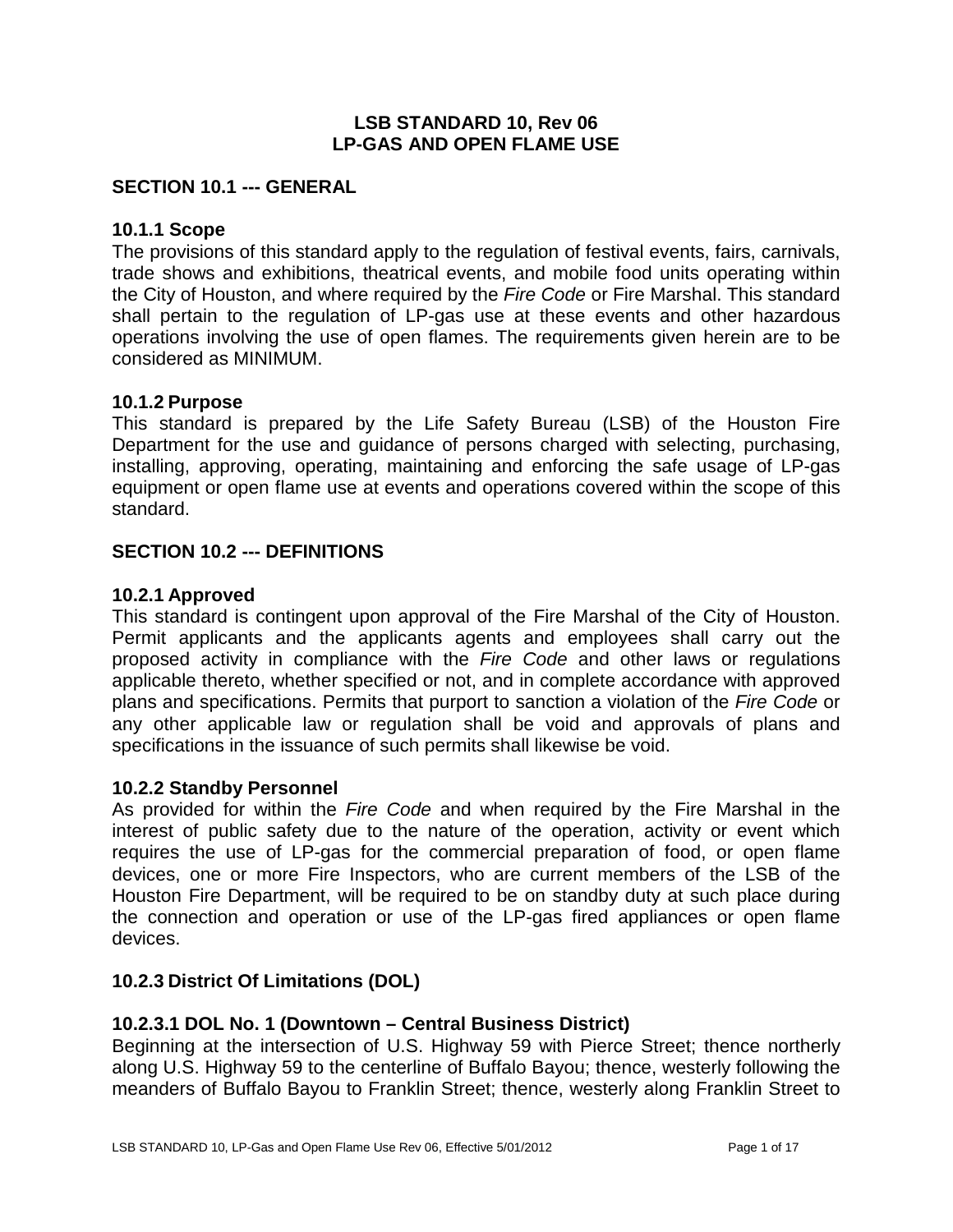Interstate Highway 45; Thence, southerly along Interstate Highway 45 to Pierce Street; thence easterly along Pierce Street to U.S. Highway 59, the place of beginning.

# <span id="page-5-0"></span>**10.2.3.2 DOL No. 2 (The Texas Medical Center)**

Beginning at the intersection of Main Street with Cambridge Street; thence southerly along Main Street to Holcombe Boulevard; thence easterly along Holcombe Boulevard to Braeswood Boulevard; thence northerly along Braeswood Boulevard to North MacGregor Way; thence westerly along Cambridge Street to Main Street, the place of beginning.

# <span id="page-5-1"></span>**SECTION 10.3 --- GENERAL REQUIREMENTS**

# <span id="page-5-2"></span>**10.3.1 Standby Personnel permit.**

A permit for Standby Personnel shall be required for all events where there is in use 4 or more LP-gas cooking appliances. All events within the boundaries of the DOL No. 1 and DOL No. 2 shall require a standby permit for any number of LP-gas cooking appliances.

**Exception:** The standby requirement may be waived at the discretion of the Fire Marshal, under the following conditions:

1. There are no more than 4 appliances in use at the event and the appliances are of the approved, portable type that uses non-refillable canisters. (For food preparation inside a building or structure, see Section 3803.2.1.7, of the Houston Fire Code.)

# <span id="page-5-3"></span>**10.3.2 Permit for commercial cooking**

An LP-gas permit is required when LP-gas appliances are used for commercial cooking, including temporary commercial cooking.

# <span id="page-5-4"></span>**10.3.3 Plans and Permits**

**Permit applications submitted less than 5 business days prior to the event will incur special handling fees.** Attached to the permit application shall be a "Plot View" diagram of the event showing the locations of booths or areas to be used for LP-gas and/or open flame use, the equipment layout, the position of access roads and utility runs and other buildings. This shall include plans and permits for tents, canopies or air supported structures having an area of 1200 square feet or more.

# **Permit Office contact information for Standby Personnel, LP-gas Permits, Open Flame Permits, Tent Permits and Plan Approvals is as follows:**

The Houston Permitting Center 1002 Washington Avenue Houston, Texas 77007 Hours of operation: 8:00 a.m. to 3:30 p.m. Central Time Monday through Friday Office phone (832)394-8811 To Email Customer Service Questions: [hfd.permitoffice@houstontx.gov](mailto:hfd.permitoffice@houstontx.gov)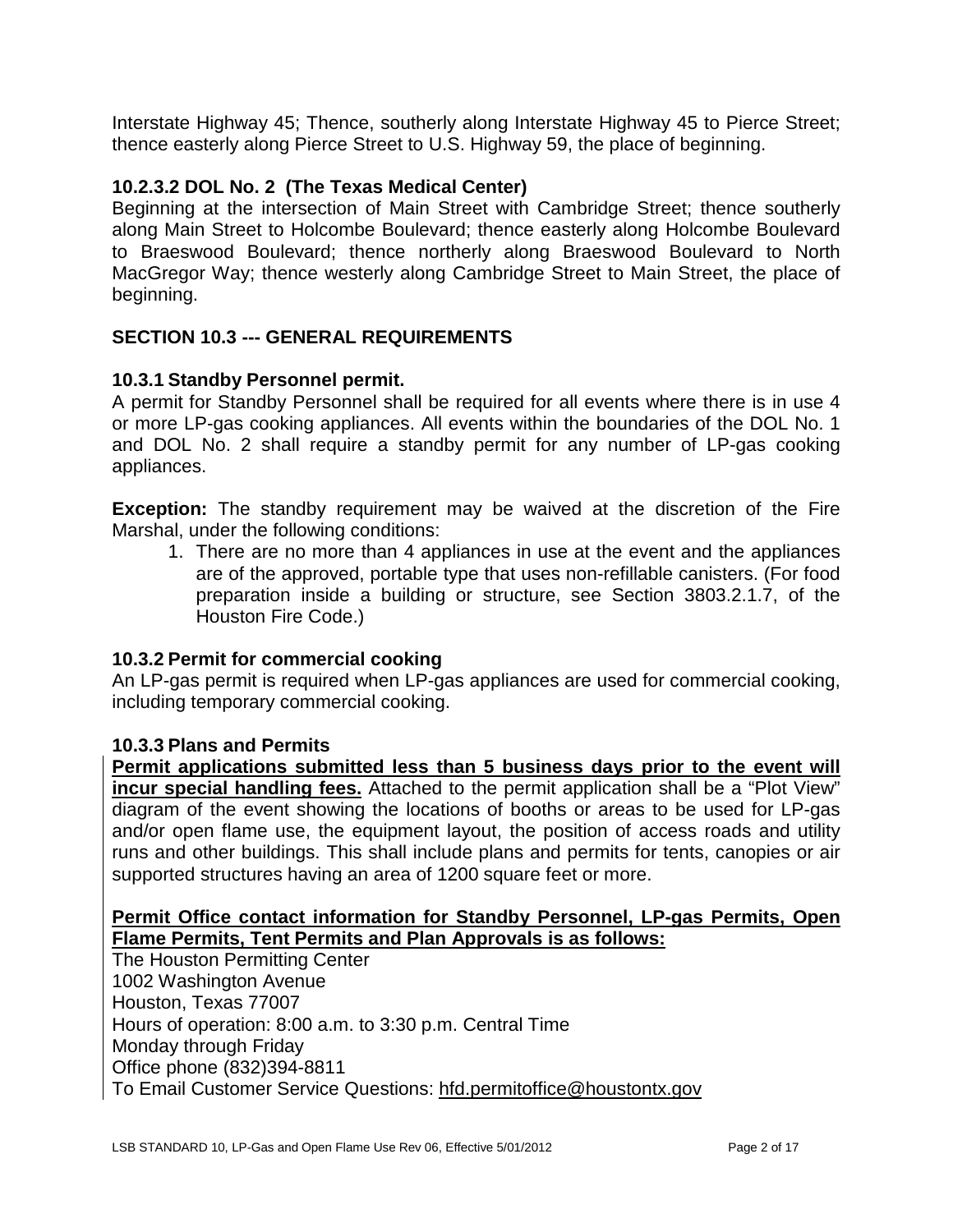# Link to City Wide Fee Schedule: [www.houstoncityfees.org](http://www.houstoncityfees.org/)

# <span id="page-6-0"></span>**10.3.4 Licensed contractors required**

Only personnel licensed by the *RAILROAD COMMISSION OF TEXAS* shall perform all connections for LP-gas appliances and **in the presence of a Fire Inspector from the Houston Fire Marshal's Office.** Licensed LP-gas personnel shall perform all connections of LP-gas at all events where 4 or more appliances are to be connected, and at all events held in DOL No. 1 and No. 2, regardless of the number of appliances.

**Exceptions:** 1. If an LP-gas contractor is not available due to conditions out of the control of the event coordinator, (example; unable to find an LP-gas company to handle the event, LP-gas company fails to show up for event), connections to LP-gas appliances may only be made in the presence of the Standby Inspector, who will insure that the excess gas is burned off before the connection is broken (example; the valve on the LP-gas container is closed and the excess is burned off at the burner prior to breaking the connection at the LP-gas). At least one additional standby inspector will be required for the event to accomplish this.

2. When approved in advance, the licensed LP-gas personnel on site to make and break connections may not be required to be in attendance for the entire event. This will be contingent upon the LP-gas needs of the event such as, when the appliances can operate all day on one container with no change out required.

3. Spare LP-gas containers shall be stored in an approved location.

4. This contingency is not intended for use as a substitute for providing an approved LPgas company.

# <span id="page-6-1"></span>**10.3.5 Container size - DOL No. 1 and No. 2**

The maximum single LP-gas container size allowed within DOL No. 1 and No. 2 will be limited to 60-lbs water capacity. Two 30-lb containers may be manifolded when equipment is approved in advance and in compliance with section 10.3.4 above. When the project need is such that a greater amount of LP-gas is required for a specific appliance, 100-lb containers may be used when approved in advance.

**Exception:** 1. When approved, listed LP-gas commercial food service appliances are allowed to be used for food preparation within restaurants and in attended commercial food catering operations provided that an individual appliance shall not have more than two - 10-oz , non-refillable butane gas containers connected directly to the appliance any time.

2. Containers shall comply with nationally recognized standards, have a maximum water capacity of 1.08 lbs per container and shall not be manifolded.

3. The appliance's fuel containers shall be an integral part of the listed commercial food service device and shall be connected without the use of a rubber hose.

4. The aggregate amount of LP-gas used or stored shall not exceed 60 lbs LPgas capacity.

5. In educational occupancies, portable LP-gas containers shall not be used or stored except as permitted by Sections 3803.2.1.4, of the Fire Code.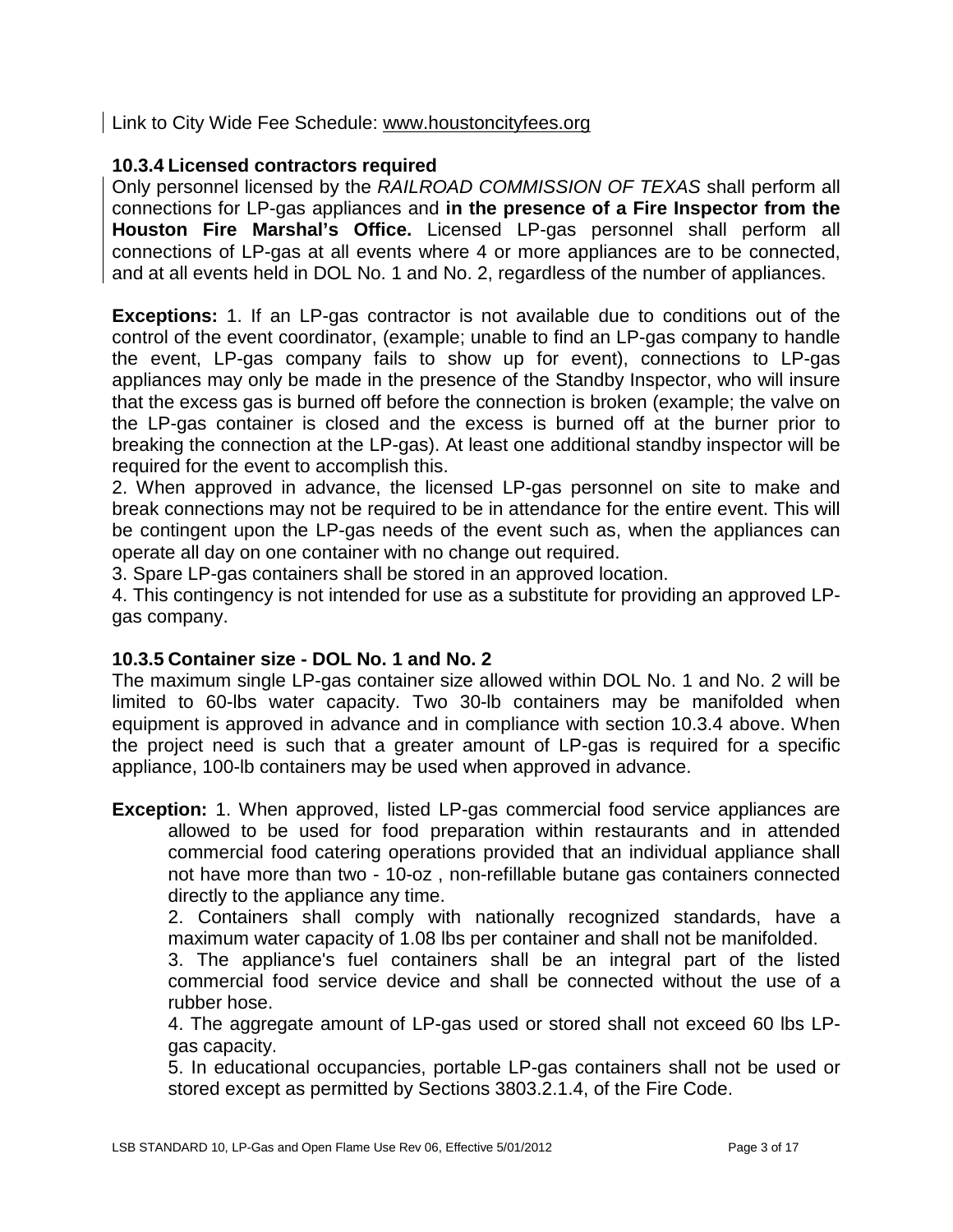# <span id="page-7-0"></span>**10.3.6 Container size outside DOL No. 1**

The maximum single LP-gas container size allowed outside the DOL may be 100-lb gas capacity when approved in advance. The approval will be conditional, based on the projected need of gas for specific appliances and/or the presence of Standby Personnel.

#### <span id="page-7-1"></span>**10.3.7 Storage of LP-gas containers in DOL No. 1 and 2**

The aggregate capacity of any one installation shall not exceed a water capacity of 2,000 gallons. Storage of spare LP-gas containers shall be in approved locations.

**Exception:** In particular installations, this capacity limit shall be determined by the fire code official, after consideration of special features such as topographical conditions, nature of occupancy, and proximity to buildings, capacity of proposed containers, degree of fire protection to be provided.

#### <span id="page-7-2"></span>**10.3.8 Inspection sticker**

An inspection sticker must be displayed on equipment indicating the equipment has been inspected within the past 12-month period by licensed personnel (see 10.3.4 above).

#### <span id="page-7-3"></span>**10.3.9 Protective barriers**

Protective physical barriers such as chain, ropes, or similar obstacles must be installed to prevent public access to LP-gas containers and cooking areas.

#### <span id="page-7-4"></span>**10.3.10 Securing LP- gas containers**

All LP-gas containers (*empty or full*) shall be secured in an upright position in such a manner as not to fall over.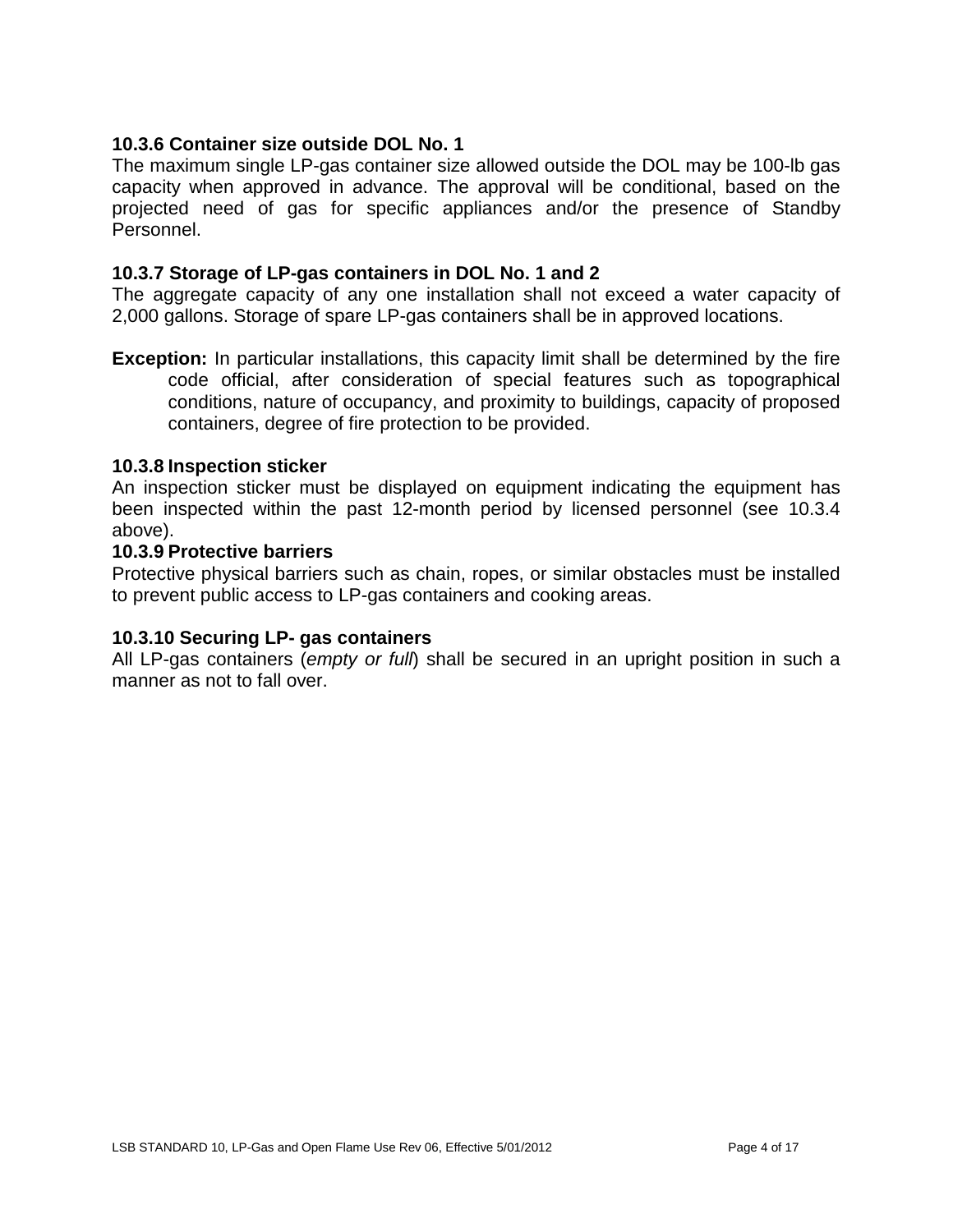# <span id="page-8-1"></span><span id="page-8-0"></span>**APPENDIX-A FESTIVAL AND TRADE SHOW BOOTHS**

# **SECTION 10.4 --- REQUIREMENTS**

# <span id="page-8-2"></span>**10.4.1 Fire extinguishers - Cooking booths**

All cooking booths at festivals, fairs, carnivals and trade shows or exhibition events will require at least one listed 2-A, 10-B:C portable fire extinguisher with current inspection date tag. All cooking booths where deep fry cooking is performed using vegetable or animal oils or fats, at least one listed **Type 'K'** fire extinguisher with current inspection date tag, will be required. All cooking booths exceeding 20 feet in any dimension will require a minimum of two 2-A, 10-B: C fire extinguishers with current date tags attached, mounted in a location that is fully visible and readily accessible. (**Type 'K'** fire extinguishers are for use *only* for cooking grease or oil fires (class "B" fires) and are not to be used, or substituted for the required 2A, 10B:C fire extinguishers, for use on other classes of fires.)

# <span id="page-8-3"></span>**10.4.2 Egress**

All booths must have an unobstructed path of egress to the exit.

#### <span id="page-8-4"></span>**10.4.3 Flame retardant materials**

All booths and table coverings and other combustible materials composed of cloth, paper, and similar materials must be flame retardant treated. Any material added to a booth structure must be flame retardant. This shall include signage and awnings over cooking areas or attached to the booth in any manner.

#### <span id="page-8-5"></span>**10.4.4 Protective barriers**

All booths using portable cooking equipment shall provide protective barriers to prevent public access or exposure to these areas. A minimum of 3 feet of clearance distance is required at all times.

#### **10.4.5 Combustible materials**

Highly combustible materials such as bales of hay or similar materials are prohibited. Trash, rubbish and debris shall not be allowed to accumulate in booth areas.

# <span id="page-8-7"></span><span id="page-8-6"></span>**SECTION 10.5 --- PERMIT REQUIREMENTS**

#### **10.5.1 Commercial cooking**

A permit for commercial cooking using LP-gas is required for a festival, and will cover all cooking booths within the boundaries of the area set aside for the event.

#### <span id="page-8-8"></span>**10.5.2 Standby personnel**

A permit for Standby Personnel will be required by the Fire Marshal when the event uses 4 or more LP-gas appliances outside of the DOL No. 1 or No. 2, any number of LP-gas appliances inside of the DOL No. 1 or No. 2, or indoor use of deep fryers that are not protected by an approved vent hood and fire suppression system.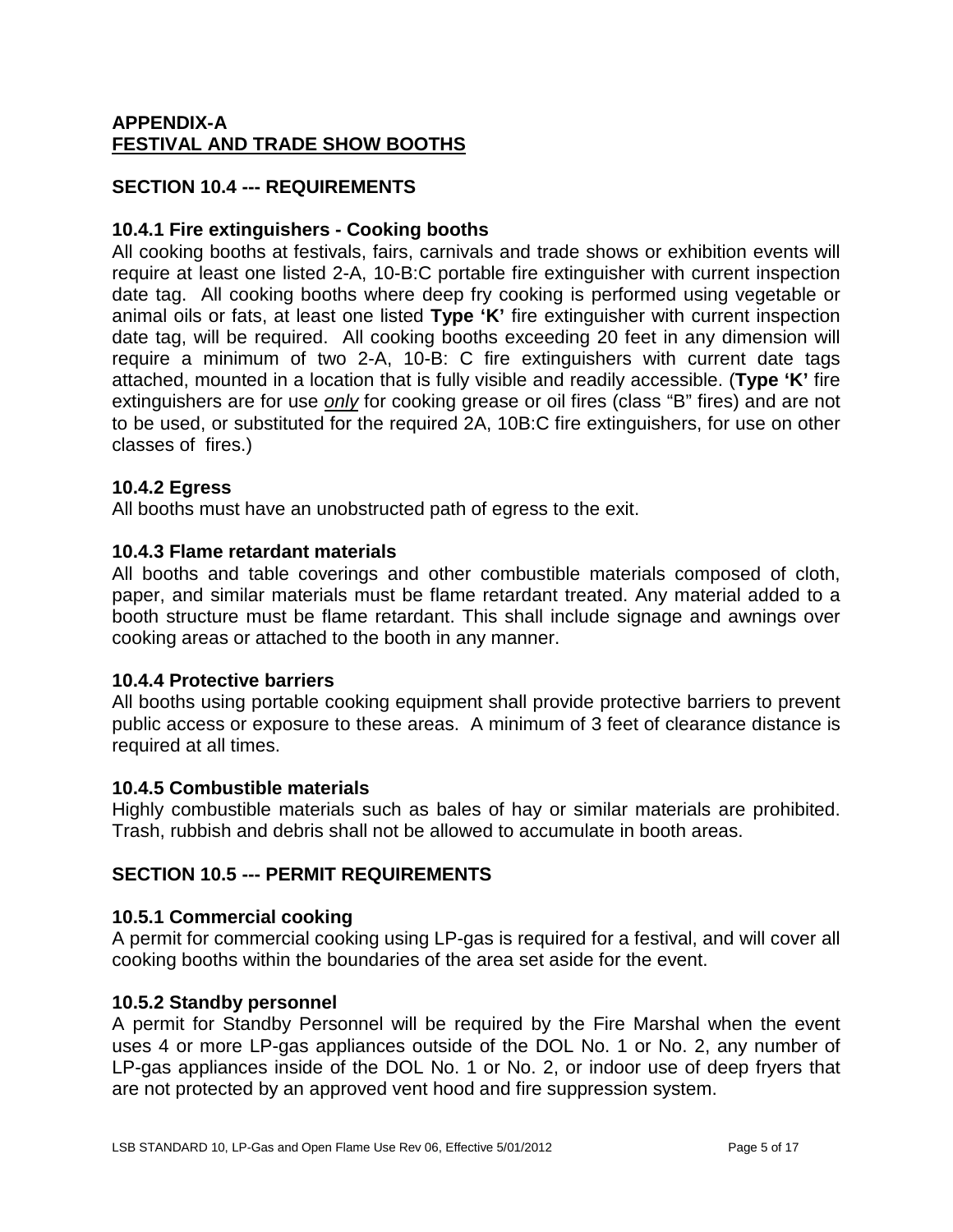#### <span id="page-9-0"></span>**10.5.2.1 Application for standby**

When Standby Personnel are required for the event, application for standby must be made when applying for the permit for the LP-gas use. The permit for LP-gas will not be approved until the requirement for Standby Personnel is satisfied.

#### <span id="page-9-1"></span>**10.5.3 Tent permit**

A Tent Permit is required for a tent, canopy or air supported structure of 1200 square feet or more.

#### <span id="page-9-2"></span>**10.5.4 Places used for assembly**

A Public Assembly Permit is required for all buildings or structures used for public assembly having an occupant load of 50 or more persons. A permit is required if a tent is used as an assembly area.

#### <span id="page-9-3"></span>**10.5.5 Standbys, Plans and Permits**

Contact information for the Permit Office, for Section 10.5, may be found in Section 10.3.3, of this Standard.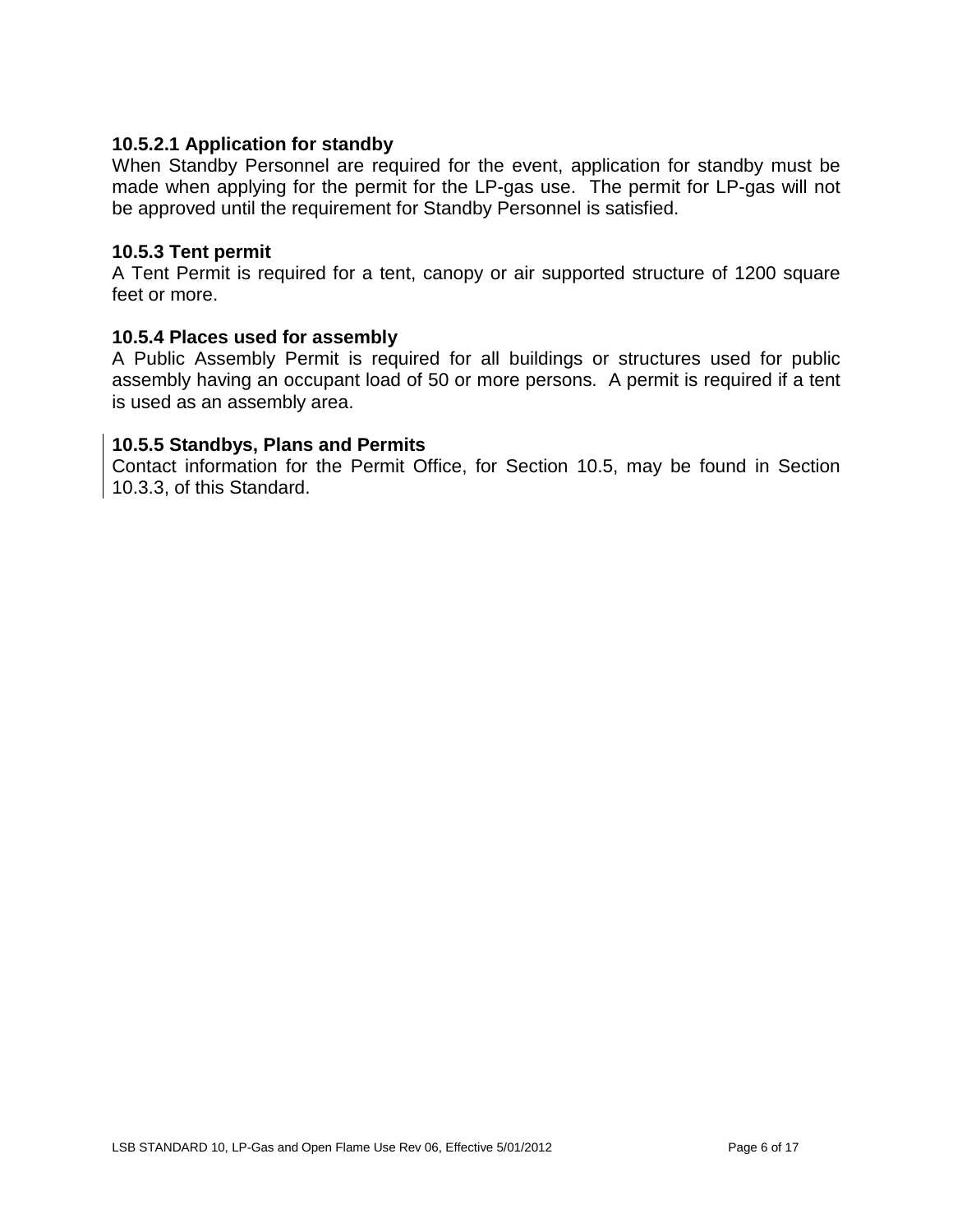# <span id="page-10-1"></span><span id="page-10-0"></span>**APPENDIX- B THEATRICAL PERFORMERS AND ARTISANS**

# **SECTION 10.6--- REQUIREMENTS**

# <span id="page-10-2"></span>**10.6.1 Performers**

Performers or artisans who, in their performance, ignite or burn any material or device will be regulated by this standard.

# <span id="page-10-3"></span>**10.6.2 Permit required**

Plans and Permits shall be in compliance with Section 10.3.3, of this Standard.

# <span id="page-10-4"></span>**10.6.3 Performance notification**

The Fire Marshal's office shall be furnished with a list of the times and locations of all performances.

# <span id="page-10-5"></span>**10.6.4 Standby Personnel**

Standby Personnel shall be provided during all performances. Application for standby personnel shall be submitted unless a standby is already in place for the festival event.

# <span id="page-10-6"></span>**10.6.5 Performance area**

The area of the performance will have a clearance distance of at least 10 feet in all directions between the performer and the public. Clearance shall be maintained by providing a distinct boundary, clearly marked and visible to the public. The marking of the boundary shall provide a *physical barrier* between the public and the performer, such as traffic cones with safety tape between them around the perimeter, or any other method approved by the Fire Marshal.

# <span id="page-10-7"></span>**10.6.6 Use of Flammable or Combustible Liquids**

Class I flammable liquids shall not be used. (Such as alcohol, or cigarette lighter fluid). Class II combustible liquids may be used provided the storage is in a UL listed, metal safety container equipped with a spring-loaded lid and flame-arrester.

# <span id="page-10-8"></span>**10.6.7 Fire extinguishers**

A portable fire extinguisher with a minimum rating of 2-A, 10-B:C shall be provided and readily accessible during the performance. The extinguisher shall have a full charge and have a current inspection date tag indicating an inspection within the past 12 months.

# <span id="page-10-9"></span>**10.6.8 Prohibited activity**

The igniting of aerosol container propellants, spray paints or lacquers by performers or artisans is prohibited. UL listed handheld heating or drying devices may be use to '*quick dry'* paintings, art work or similar objects, and only when approved in advance by the Fire Marshal.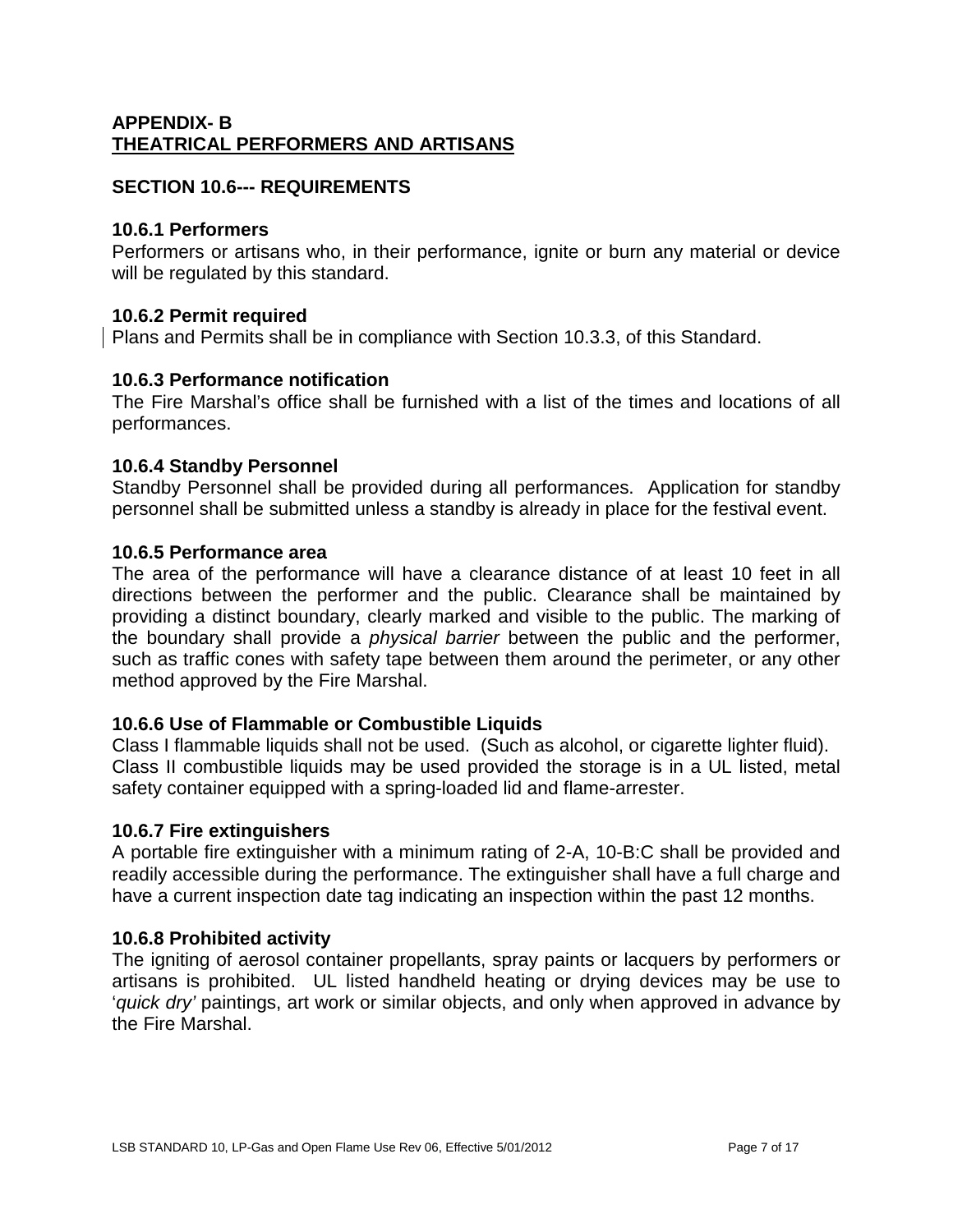# <span id="page-11-1"></span><span id="page-11-0"></span>**APPENDIX – C CHARCOAL / WOOD USE**

# **SECTION 10.7 --- REQUIREMENTS**

# <span id="page-11-2"></span>**10.7.1 Charcoal/Wood starters**

Combustible or flammable liquids used as fire starters are strictly prohibited. Charcoal/wood may be started with an electrical starter designed for this purpose; quick starting charcoal is also recommended. Use of LP-gas as a fire starter shall require a permit. (See Section 10.3.2, above)

# <span id="page-11-3"></span>**10.7.2 Clearance**

All cooking equipment shall be situated away from the crowds, buildings or flammable or combustible materials. A minimum clearance distance of 3 feet is required.

# <span id="page-11-4"></span>**10.7.3 Firebox protection**

A metal pan constructed of a minimum of No.18 U.S. gage sheet metal shall be provided and placed under the fire box of bar-b-que pits or fireboxes to catch live coals which may fall onto the ground. The dimensions of the pan shall be such that it will provide complete coverage beneath any openings under the pit or firebox.

# <span id="page-11-5"></span>**10.7.4 Barricade for cooking devices**

The area around portable cooking devices shall be provided with protective barriers such as wooden barricades, roped areas, streamers or other physical barrier acceptable to the Fire Marshal to prevent public access or exposure to cooking or heat producing devices. A minimum of 3 feet clearance distance is required and shall be maintained at all times during use.

# <span id="page-11-6"></span>**10.7.5 Fire extinguishers**

A portable fire extinguisher with a minimum rating of 2-A, 10-B:C shall be provided and readily accessible during pit use and operation. The extinguisher shall have a full charge and have a current inspection date tag indicating an inspection within the past 12 months.

# <span id="page-11-7"></span>**10.7.6 Hot ashes and spontaneous ignition sources**

Hot ashes, cinders, smoldering coals or other hot materials subject to spontaneous ignition shall not be deposited in a combustible receptacle within 10 feet of other combustible materials including combustible walls, awnings and partitions or within 10 feet of openings to buildings such as windows, fresh air vents or intakes, doors or other wall penetrations.

# <span id="page-11-8"></span>**10.7.7 Contact personnel**

Contact personnel for APPENDIX-C may be located through the Permit Office. See Section 10.3.3 of this Standard.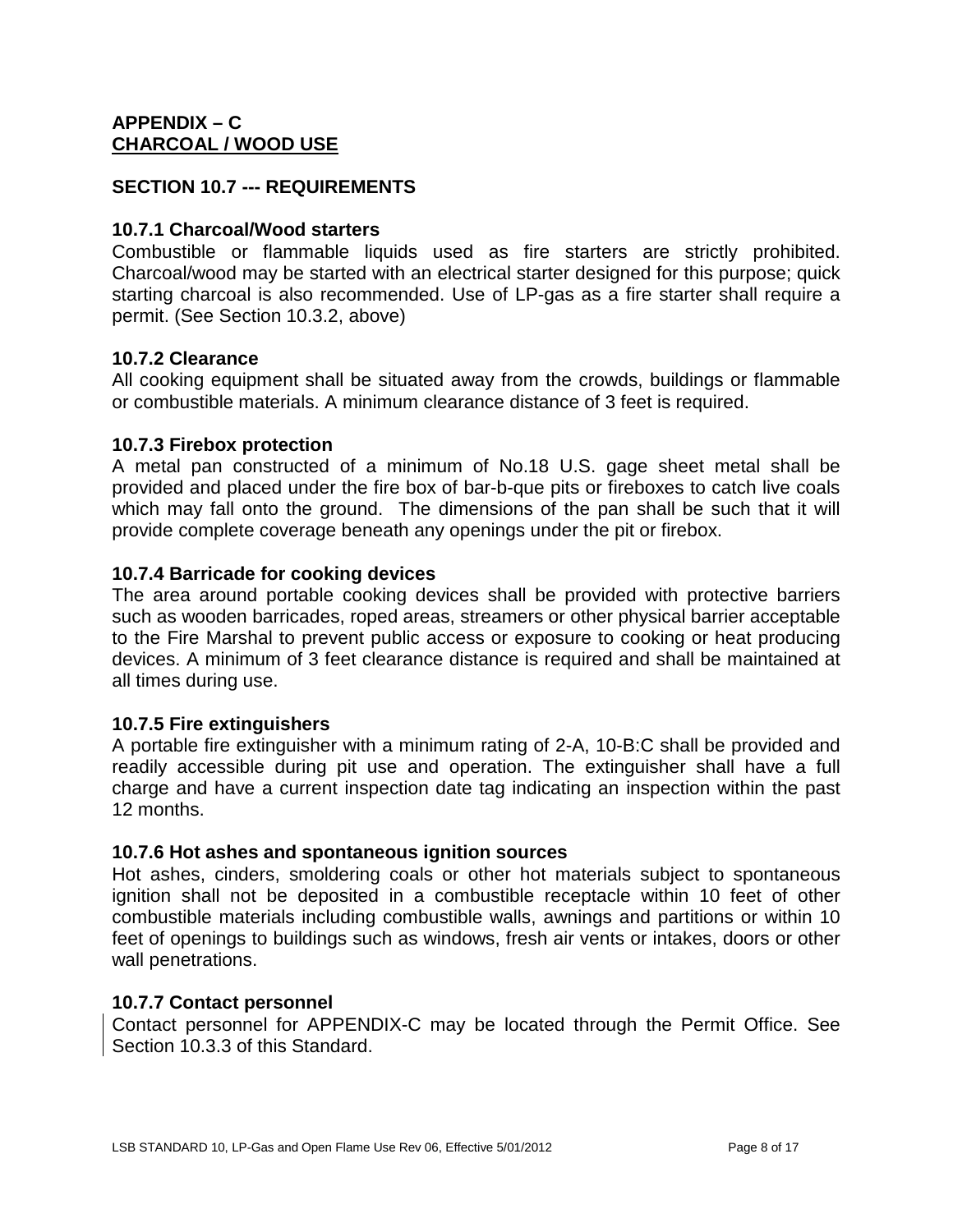# <span id="page-12-1"></span><span id="page-12-0"></span>**APPENDIX –D TENTS, CANOPIES AND AIR SUPPORTED STRUCTURES**

# **SECTION 10.8 --- REQUIREMENTS**

# <span id="page-12-2"></span>**10.8.1 Plans and Permits**

Plans and Permits shall be in compliance with Section 10.3.3, of this Standard.

#### <span id="page-12-3"></span>**10.8.2 Fire Code requirements**

Tents, canopies and air supported structures shall comply with requirements of the *Fire Code,* Chapter 24, including certification of tent fabric as being flame-retardant, exit requirements (*signs and illumination*), and heating and cooking equipment.

#### <span id="page-12-4"></span>**10.8.3 Cooking Tents**

Tents used for cooking shall be independent from any other tents on site by a distance of not less than 20 feet.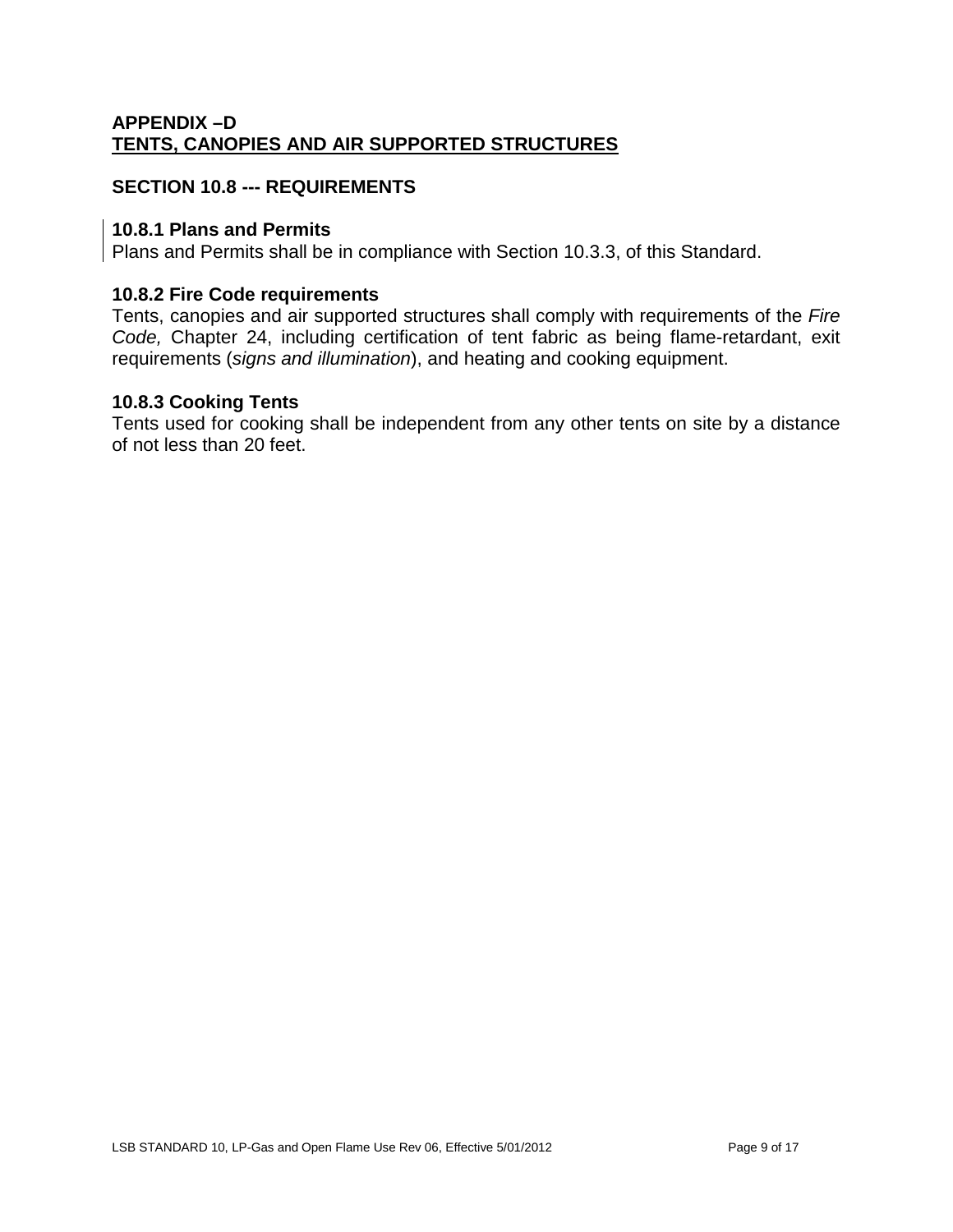#### <span id="page-13-1"></span><span id="page-13-0"></span>**APPENDIX-E MOBILE FOOD UNIT**

#### **SECTION 10.9 --- GENERAL**

#### <span id="page-13-2"></span>**10.9.1 Scope**

The provisions of this standard apply to the regulation of mobile food units (MFU) within the City of Houston, and where required by the *Fire Code* or Fire Marshal. The requirements given herein are to be considered as a MINIMUM.

#### <span id="page-13-3"></span>**10.9.2 Purpose**

This standard is prepared by the Life Safety Bureau (LSB) of the Houston Fire Department for the use and guidance of persons charged with selecting, purchasing, installing, approving, maintaining and enforcing the safe usage of LP-gas equipment or open flame use within mobile food units covered within the scope of this standard.

#### **SECTION 10.10 --- DEFINITIONS**

#### <span id="page-13-4"></span>**10.10.1 Approved**

This standard is contingent upon approval of the Fire Marshal of the City of Houston. Permit applicants and the applicants agents and employees shall carry out the proposed activity in compliance with the *Fire Code* and other laws or regulations applicable thereto, whether specified or not, and in complete accordance with approved plans and specifications. Permits that purport to sanction a violation of the *Fire Code* or any other applicable law or regulation shall be void and approvals of plans and specifications in the issuance of such permits shall likewise be void.

#### <span id="page-13-5"></span>**10.10.2 Permits**

A permit for LP-gas usage will be charged to each individual MFU and permit is not transferable to another MFU or vehicle. Other applicable permits are defined within this standard.

#### <span id="page-13-6"></span>**10.10.3 LP-gas**

An operational permit is required to install or maintain any LP-gas container of 125 gallons aggregate water capacity or more or operate any tank vehicle that is used for the transportation of LP gas.

An operational permit is required for the storage, handling or use of any amount of LPgas in, on, or in connection with demonstrations, public exhibitions, temporary commercial cooking or on mobile food units.

For a single container with a capacity of 500-gallon water capacity or for one or more containers with an aggregate capacity of 2,000 gallons water capacity or more, the installer shall submit plans for the permit. For operational permit requirements for LPgas storage, handling, or use see Chapter 38 of the Fire Code.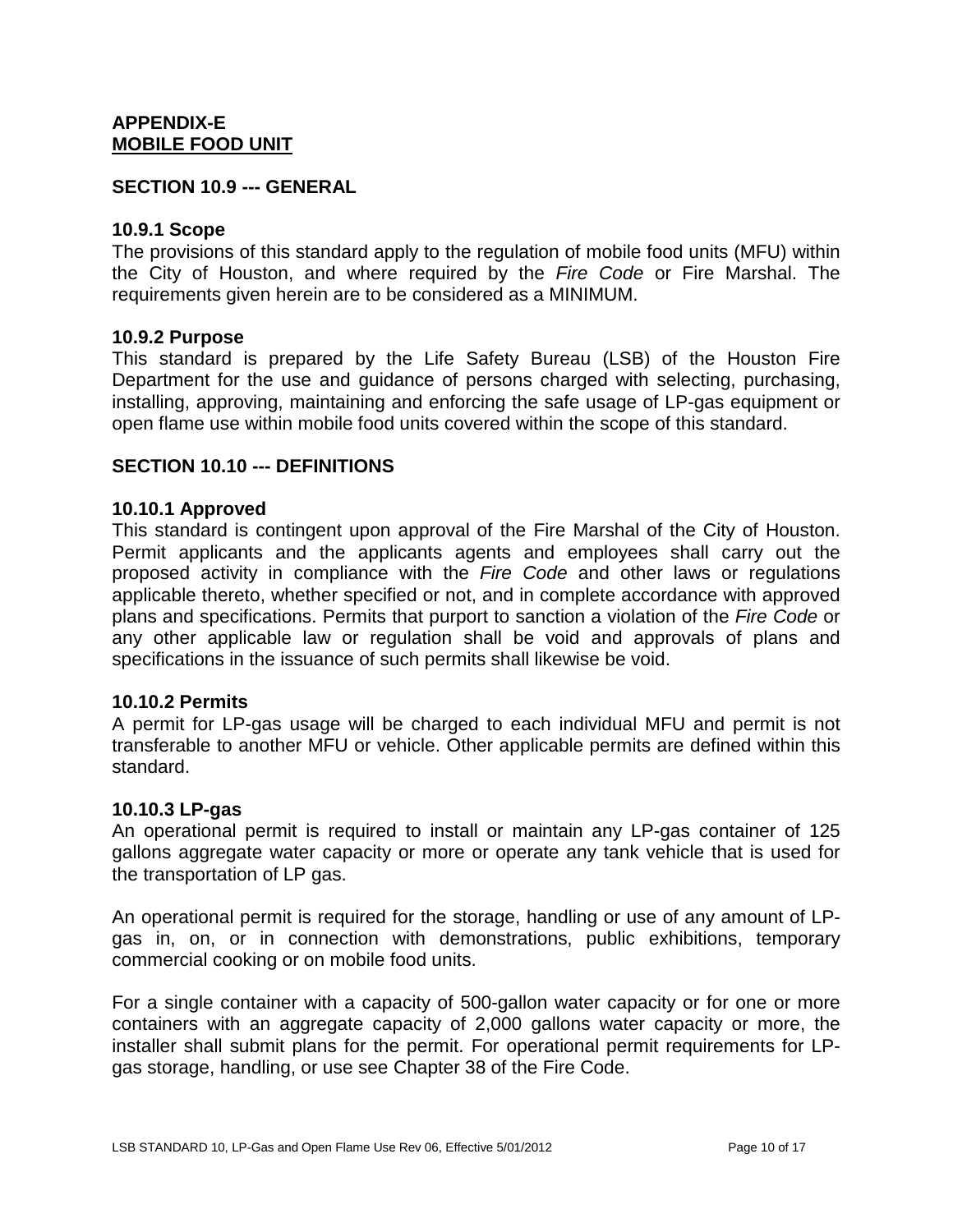# <span id="page-14-0"></span>**10.10.4 Maintenance Log**

A document recording dates, name of company, license number and name of personnel connecting LPG or exchanging containers.

# <span id="page-14-1"></span>**10.10.5 Districts of Limitations (DOL)**

Districts of Limitations shall be as noted in Section 10.2.3 of this Standard.

# **SECTION 10.11 --- GENERAL REQUIREMENTS FOR MOBILE FOOD UNITS**

# <span id="page-14-2"></span>**10.11.1 Permit for commercial cooking**

When LP-gas appliances are used for commercial cooking, a permit to use LP-gas for temporary commercial cooking shall be required. One LP-gas Permit will apply to all appliances used in each mobile food unit.

Permits shall be required to store, use, handle or dispense LP-gas or to install or maintain LP-gas container (s) in excess of 125 gallons aggregate water capacity. A permit is required to use any amount of LP-gas for demonstrations, public exhibitions, temporary commercial cooking or in mobile food units. As used in Chapter 38 of the Fire Code, the term mobile food unit shall have the meaning set forth in Chapter 20 of the City Code of Ordinances.

#### <span id="page-14-3"></span>**10.11.2 Mobile Food Unit (MFU)**

No permit for the use of LP-gas in connection with a MFU shall be issued unless the operator provides a detailed description of the means and methods by which the operator will secure the LP-gas container against shifting (bracing) and will protect the LP-gas container against damage (blocking) by third parties, which means and methods are approved by the fire department.

# <span id="page-14-4"></span>**10.11.3 Filling of LP-gas containers**

Distributors shall not fill an LP-gas container for which a permit is required unless a permit for installation has been issued for that location by the code official.

#### <span id="page-14-5"></span>**10.11.4 Plans and Permits for Special Events**

**Permit applications submitted less than 5 business days prior to the event will incur special handling fees.** Site plans will be required to be submitted in a Plot View format indicating cooking locations, and shall be affixed to the Permit Application. Plot Plan shall indicate:

- 1. MFU location.
- 2. Size of DOT listed LP-gas container
- 3. Electrical hookup.
- 4. Structures on property.
- 5. Method LPG containers are secured in upright position.
- 6. Locations of other MFU's on same property.

See Section 10.3.3, of this Standard for Permit Office contact information.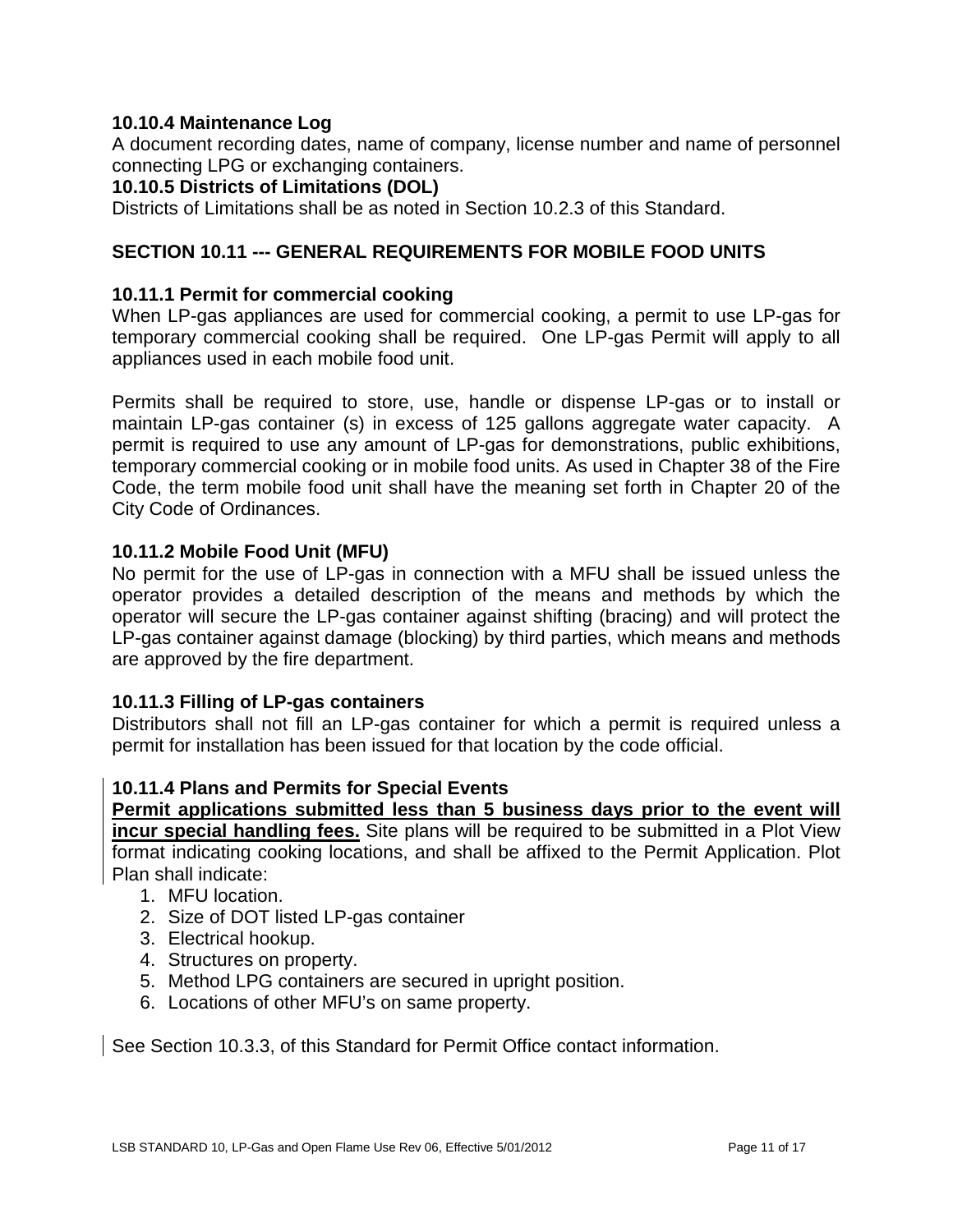# <span id="page-15-0"></span>**10.11.5 Maintain logs of LP-gas connections on MFU**

Only personnel licensed by the *RAILROAD COMMISSION OF TEXAS* will perform connections for LP-gas appliances. A log shall be maintained on the MFU for all connections performed on all LP-gas appliances. All logs shall be maintained by the MFU operator/owner and made available to the Fire Marshal for review.

#### <span id="page-15-1"></span>**10.11.6 Container size - DOL No. 1 and No. 2**

The maximum single LP-gas container size allowed within DOL No. 1 and No. 2 will be limited to 60-lb gas capacity. Two 30-lb containers may be manifold when equipment is approved in advance and in compliance with section 10.3.6 above. When a greater amount of LP-gas is required, a 100-lb container may be used when approved in advance.

#### <span id="page-15-2"></span>**10.11.7 Container size outside DOL No. 1**

The maximum single LP-gas container size allowed outside the DOL may be 100 lb gas capacity when approved in advance. The approval will be conditional, based on the projected need of gas for specific appliances.

#### <span id="page-15-3"></span>**10.11.8 Storage of LP-gas containers**

Storage of spare LP-gas containers shall be in approved locations not accessible to the public. Storage of LP-gas within DOL No. 1 and No. 2 shall be approved in writing.

#### <span id="page-15-4"></span>**10.11.9 Inspection sticker**

An approved inspection sticker indicating the month and the year of inspection must be displayed on all LP gas appliances signifying licensed personnel have inspected the equipment within the past 12-month period. In addition, a receipt must be provided with the VIN or the license plate number displayed on it for the vehicle, on which it is attached.

#### <span id="page-15-5"></span>**10.11.10 Protective barriers**

The operator of a MFU that uses any amount of LP-gas to prepare food must block or otherwise prevent public access to all LP-gas containers by erecting a suitable enclosure, physical barrier, or obstacle pursuant to the plan detailing the location and method of restricting public access to LP-gas containers submitted to and approved by the fire department prior to permit issuance.

#### <span id="page-15-6"></span>**10.11.11 Securing LP-gas containers.**

All LP-gas containers (*empty or full*) shall be secured in an upright position in such a manner as not to fall over.

1. Vehicle impact protection, such as car stops or other barriers approved by the Fire Marshal will be required. When possible, positioning of the MFU in such a manner to utilize existing barriers on the property such as substantial sign posts, fences, or other approved structures may be used as vehicle impact protection.

2**.** "**Danger - No Smoking**" signs approved by the Fire Marshal shall be visible near LP-gas containers. Signs shall be in English and Spanish.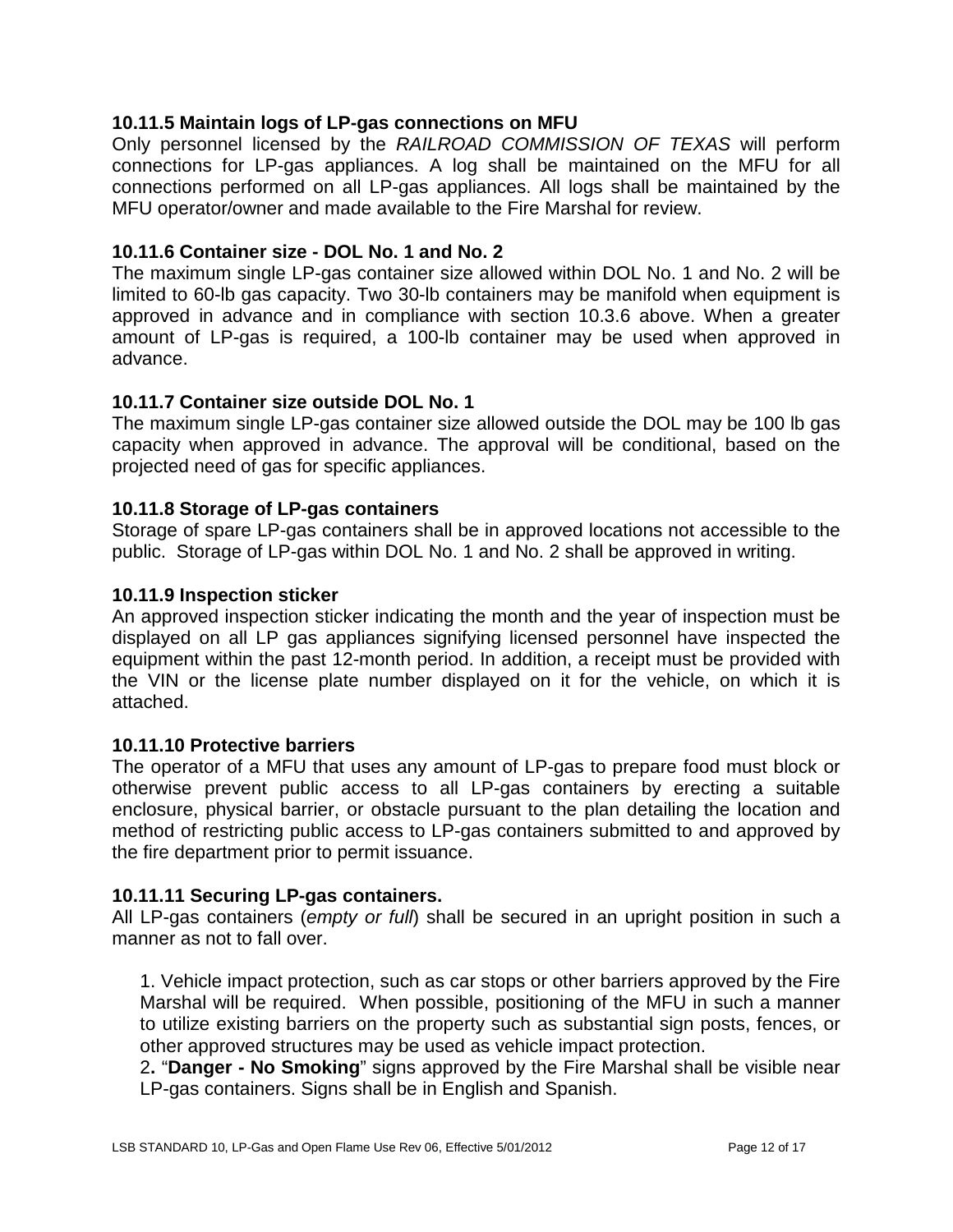3. A barrier, such as a fence, shall be provided to maintain a distance of at least three (3) feet of separation between the public and the propane containers.

# <span id="page-16-0"></span>**10.11.12 Spacing of MFU**

The operator of a MFU that uses any amount of LP-gas to prepare food shall not operate such unit within 60 feet of another MFU, except, at festivals and events approved by the Fire Marshal.

#### <span id="page-16-1"></span>**10.11.13 Generators**

Refueling of generators shall be performed in an approved location not less than 20 feet from the MFU. Fuel shall be stored in a metal, UL or FM approved flammable liquid safety container, in an approved location. Generators shall be grounded in an approved method.

#### <span id="page-16-2"></span>**10.11.14 Portable Fire Extinguishers**

A portable fire extinguisher (class 3A-40BC minimum) shall be provided. In addition, a "Type K" portable extinguisher shall also protect cooking equipment involving vegetable or animal oils and fats. Both fire extinguishers shall be inspected and tagged annually.

#### <span id="page-16-3"></span>**10.11.15 Ventilation System**

The Ventilation system in connection with hoods shall be operated at the required rate of air movement, and classified grease filters shall be in place when equipment under a kitchen grease hood is used.

#### **10.11.16 Temporary Wiring**

Temporary wiring methods shall meet the applicable provisions of the Fire Code, the Building Code, and the Electrical Code.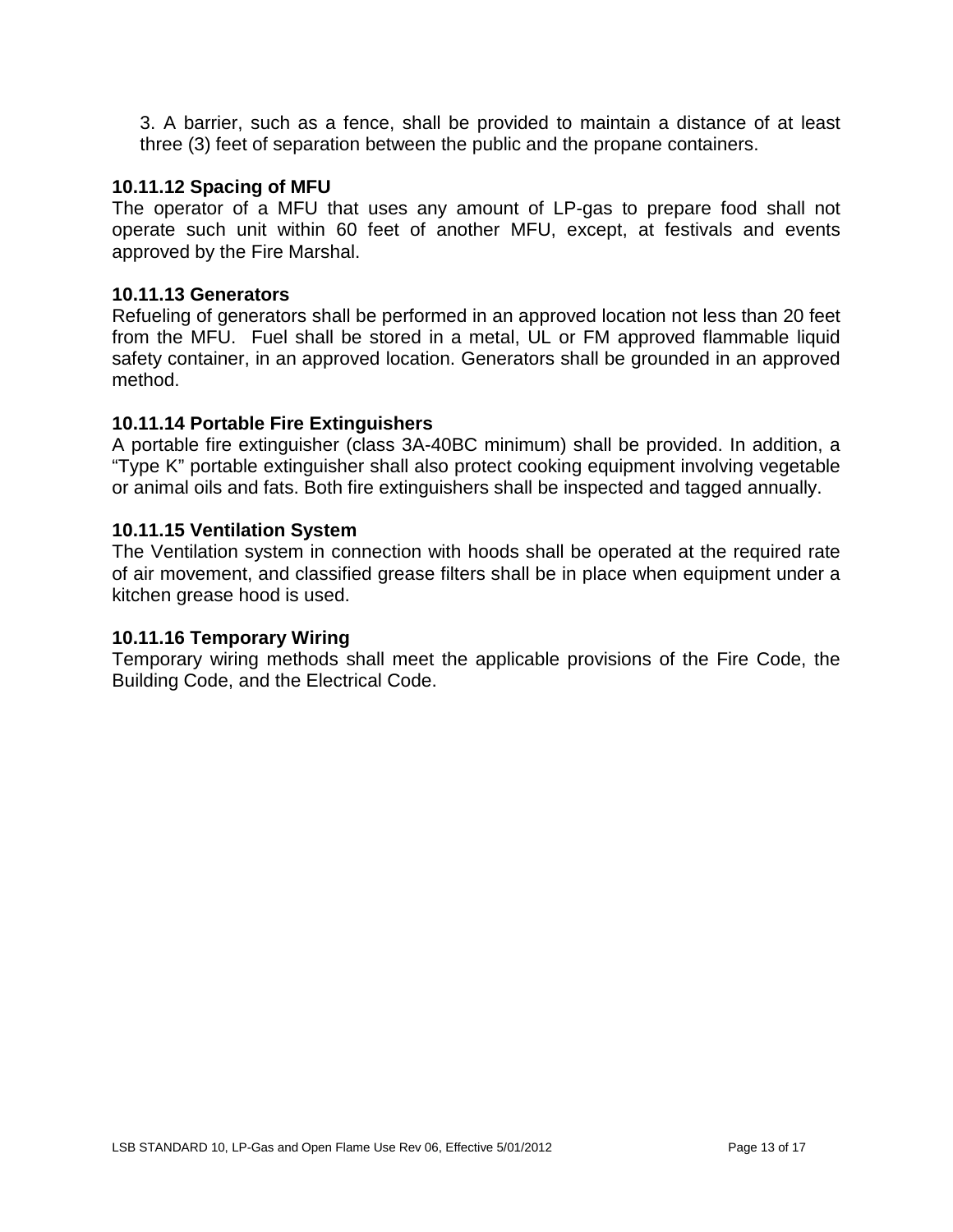# <span id="page-17-1"></span><span id="page-17-0"></span>**APPENDIX-F ART CARS**

#### **10.12---General**

#### <span id="page-17-2"></span>**10.12.1 Scope**

To provide and insure a minimum level of safety for Art Cars that utilizes LP-Gas for special flame effects.

#### <span id="page-17-3"></span>**10.12.2 Purpose**

To provide classified LSB personnel with guidelines for the inspection and approval of the use of LP-Gas special flame effects used in Art Cars.

#### **10.13---Definitions**

#### <span id="page-17-4"></span>**10.13.1 Art Car**

For the purpose of these guidelines, an Art Car, is a form of art and is usually, but not always, a motorized [vehicle](http://en.wikipedia.org/wiki/Vehicle) that has its appearance modified as an act of personal artistic expression and uses LP-Gas for special effects.

#### <span id="page-17-5"></span>**10.13.2 Standby Personnel**

Standby personnel shall be provided according to applicable sections of the Houston Fire Code and LSB Standard 10, "LP-Gas and Open Flame Use". See Section 10.3.3 of this Standard for Permit Office contact information concerning Standby Personnel.

#### <span id="page-17-6"></span>**10.13.3 Permits**

**Permit applications submitted less than 5 business days prior to the event will incur special handling fees.** A permit shall be required according to applicable sections of the Houston Fire Code and LSB Standard 10, "LP-Gas and Open Flame Use". See Section 10.3.3 of this Standard for Permit Office contact information concerning permits.

#### <span id="page-17-7"></span>**10.13.4 Flame Effect Operator**

An individual currently licensed by the State of Texas, that holds a "Flame Effects Operator's License", and approved by the Fire Marshal.

#### **10.14---Guidelines**

#### <span id="page-17-8"></span>**10.14.1 LP-gas Cylinders**

LP-Gas cylinders shall be limited to one 30 pound cylinder unless otherwise preapproved by the Fire Marshal. Cylinders shall be in good condition and comply with the Texas Administrative Code and Railroad Commission of Texas Rules. They shall be securely mounted in an area protected from collisions and shielded from contact with the road surface. The minimum tank size for liquefied petroleum gas flame effects shall be determined by the surface area required to prevent reduced fuel delivery to the burner during the effect.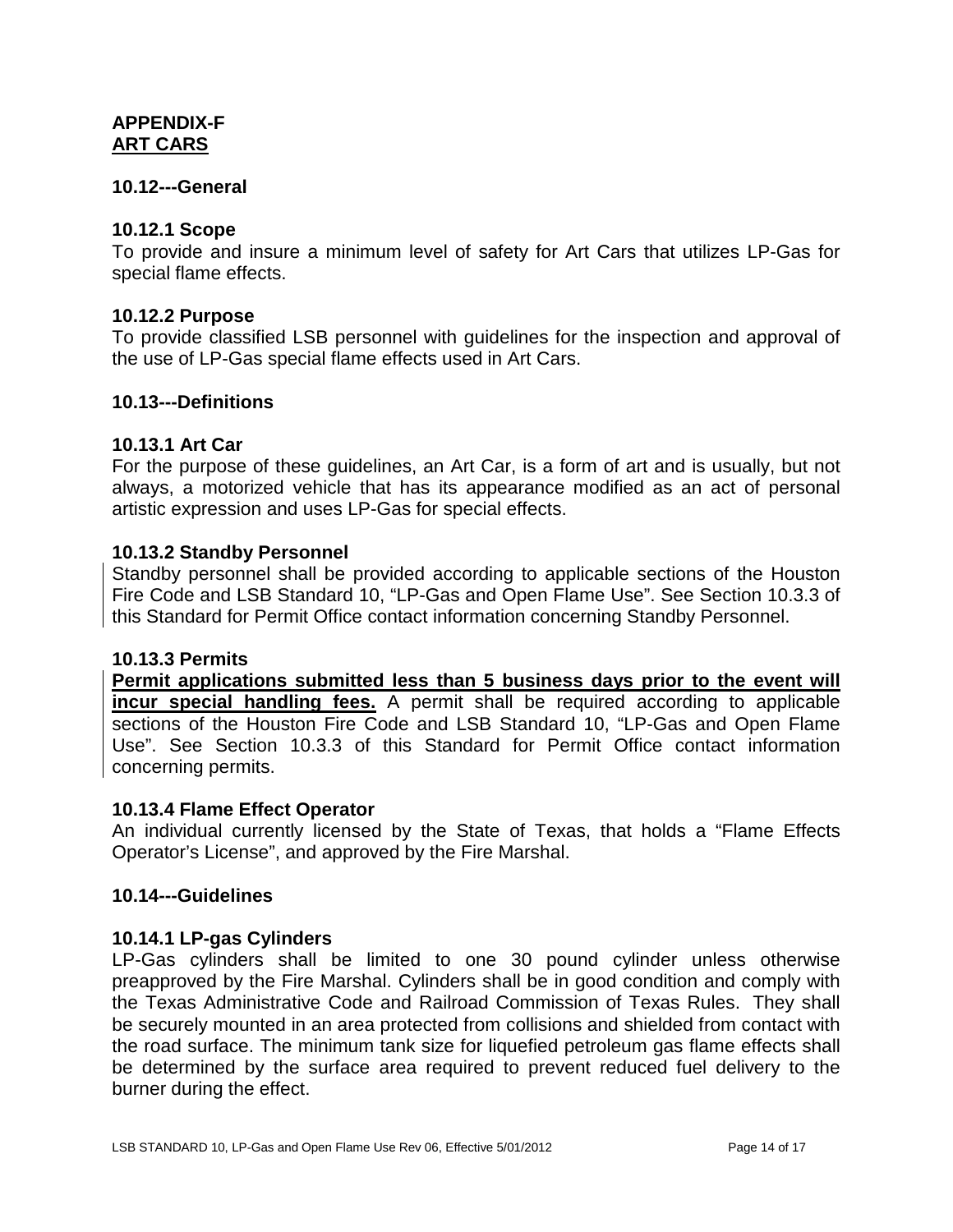# <span id="page-18-0"></span>**10.14.2 LP-Gas Storage of Containers**

LP-Gas shall not be used or stored in a confined area, such as the trunk of a car, unless properly ventilated and in compliance with the National Fire Protection Association Standard 58 requirements. Those spaces shall be provided with explosion proof mechanical ventilation capable of providing six air changes per hour and explosion proof electrical wiring.

#### <span id="page-18-1"></span>**10.14.3 LP-Gas Controls and Components**

All tubing, airlock valves, control valves, burners, piping, sensors, and other components used with LP-Gas shall be designed and pressure tested for such use according to NFPA 160 Standard for the Use of Flame Effects before and Audience, 2001 Edition.

#### <span id="page-18-2"></span>**10.14.4 Compliance with NFPA 160**

Art Cars shall be created in compliance with NFPA 160 and inspected by a licensed State of Texas Flame Effects Operator.

#### <span id="page-18-3"></span>**10.14.5 Fire Extinguishers**

A minimum of two 2A-10BC multipurpose fire extinguisher shall be provided for each vehicle and shall have a current State of Texas inspection tag. The fire extinguisher shall be securely mounted in a visible location or in a compartment provided with a sign stating, "Fire Extinguisher Inside".

#### <span id="page-18-4"></span>**10.14.6 Emergency Shut-Off**

The emergency shut-off for the LP-Gas shall be one operation and clearly labeled with a white sign and red letters stating "Emergency LP-Gas Shut-off" in compliance with NFPA 160. Flame effects shall not be used prior to approval of a plan to extinguish the flame effect or approval of a supervisory control system for the emergency stop. The emergency stop shall initiate a complete shutdown of the flame effect and any interrelated safety – critical system.

#### <span id="page-18-5"></span>**10.14.7 Flame Effects Operator**

The "Flame Effects Operator" shall be in attendance anytime special flame effects are used and will be held responsible for the safety, operation of all special flame effects, all associated equipment, flame appliances, and flame effects area.

#### <span id="page-18-6"></span>**10.14.8 No Smoking**

There shall be no smoking or open flames within 15 feet of an Art Car containing LP-Gas.

#### <span id="page-18-7"></span>**10.14.9 No-Smoking Signs**

Art Cars containing LP-Gas shall be appropriately labeled with "No Smoking- LP-Gas In Use" signs, as approved by the Fire Marshal.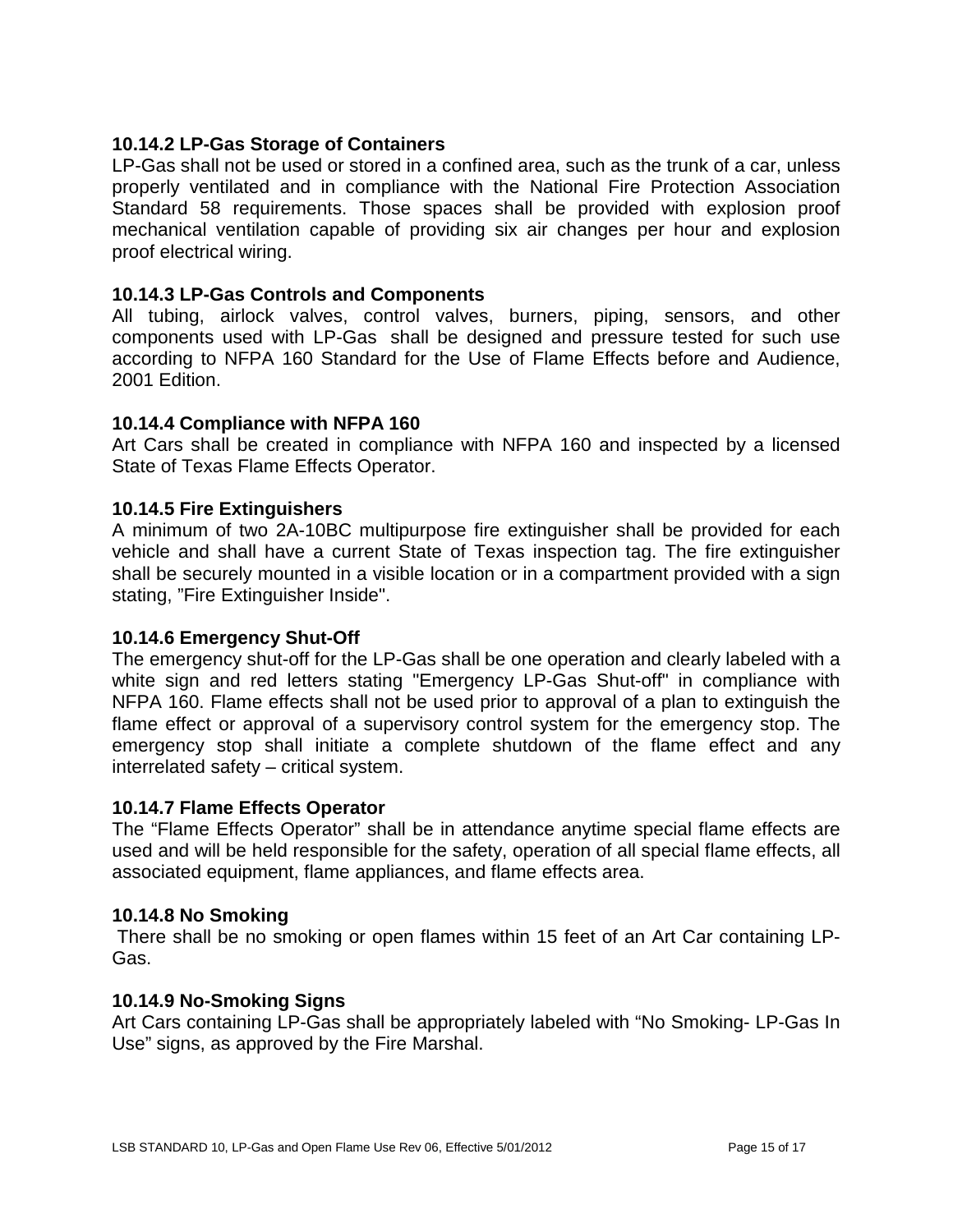#### <span id="page-19-0"></span>**10.14.10 Plan Approval**

A plan for the use of flame effects shall be submitted to the authority having jurisdiction for approval. Any additions or modifications of flame effects described in the approved plan shall be approved by the authority having jurisdiction prior to use of the modified flame effects. The plan shall include the parade route, staging area, site plan, and other pertinent information. The plans shall also be stamped approved and inspected by the pyrotechnic Operator along with the Texas Pyrotechnic Special Effects Operators License number.

#### <span id="page-19-1"></span>**10.14.11 Operating Instructions**

All flame effects shall have written operating instructions including start up, show operations, normal shutdown procedures, and emergency shutdown procedures. All flame effect devices and materials shall have drawings, manuals, or written descriptions to describe the type of item and performance specifications of the flame effect created.

#### <span id="page-19-2"></span>**10.14.12 Pre-Performance Evaluation**

Flame effects shall be evaluated to verify that operators, performers, and the audience will not be exposed to a hazardous situation when flame effects are activated as designed or anticipated.

#### <span id="page-19-3"></span>**10.14.13 Fuel Supply**

The fuel supply for the operation of the flame effect shall be only available during operation.

# <span id="page-19-4"></span>**10.14.14 Arming of Flame Effect Devices**

Flame effects shall only be fired after they have been confirmed as armed following the completion of the enabling and arming process and confirmation that the hazard area is clear. The accessible hazard area shall be under the direct observation of the operator or assistant firing the flame effect for the entire time that the effect is enabled and fired. The Operator or Assistant shall be within 15 feet of the flame effect during enabling and firing of the effect to insure safety.

#### <span id="page-19-5"></span>**10.14.15 Compliance with LSB Standard 25**

Art Cars on display inside a building shall also comply with LSB Standard 25, "Safety Inspection for Vehicles on Display Indoors".